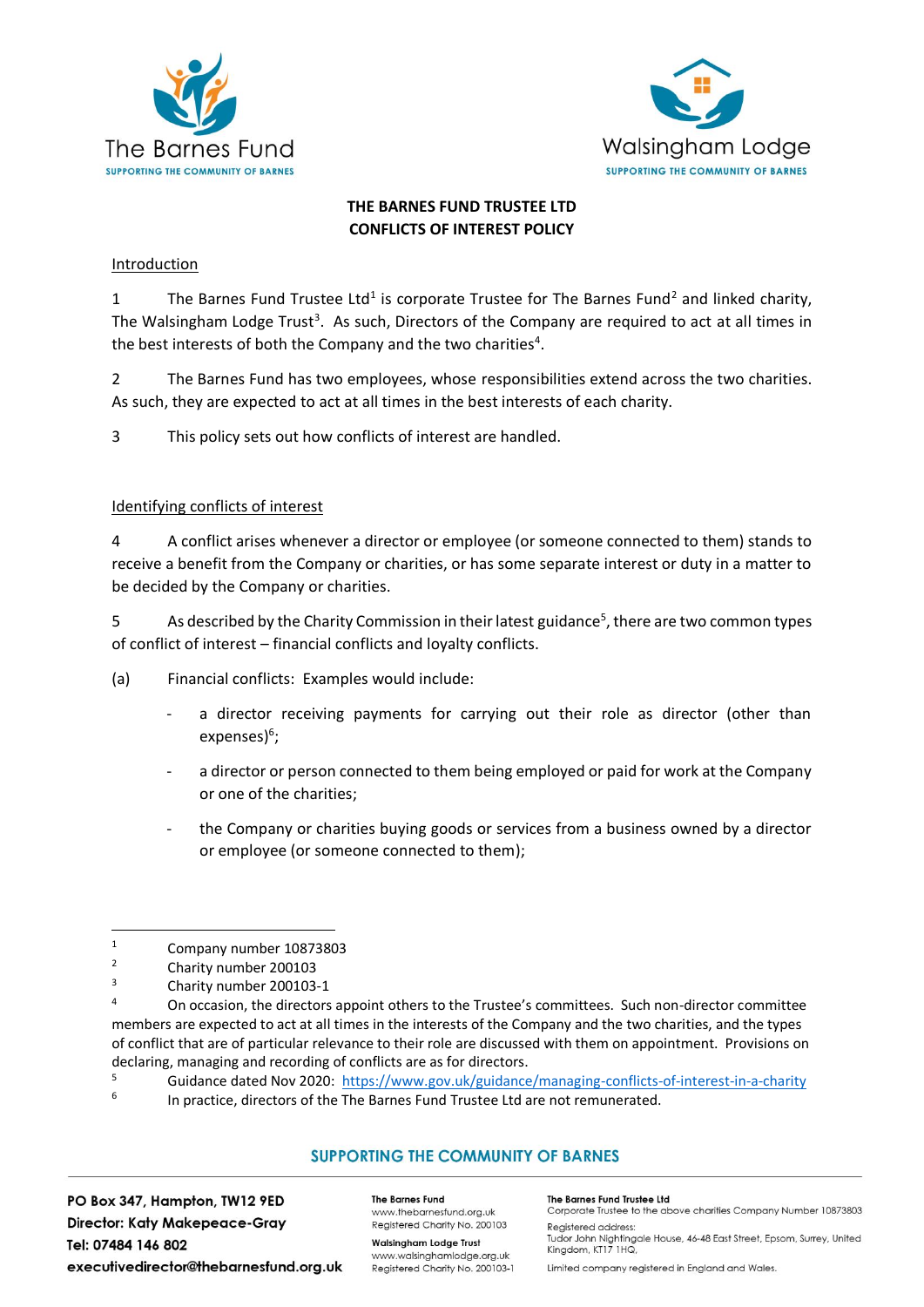- purchases by the Company or charities of assets owned by a director or employee (or someone connected to them), or sales of assets to them<sup>7</sup>; and
- a director or employee being in receipt of gifts or hospitality in connection with their role at the Company or charities.
- (b) Loyalty conflicts: Examples would include:
	- a director or employee (or someone connected to them) being a trustee of a grant applicant, or an employee or user of the services of a grant applicant;
	- a director or employee (or someone connected to them) being a friend, relative or carer of an individual grant applicant;
	- a director or employee (or someone connected to them) being a friend, relative or carer of an applicant to join the Housing Register for Walsingham Lodge or of a resident at Walsingham Lodge; and
	- a director or employee (or someone connected to them) being trustee or otherwise connected to an organisation which would benefit from an asset purchase or sale being considered by the Company or charities.

## Declaring conflicts of interest

- 6 Directors and employees are required to declare their conflicts as follows:
	- On appointment as director or employee, by completion of the declaration of interests form;
	- Whenever a new interest arises, by contacting the Executive Director (in the case of a director or administrator to the fund) or the Chair (in the case of the Executive Director). The Executive Director and Chair respectively supplement this process by inviting directors and employees to update their declarations annually.
	- At the beginning of a Board or Committee meeting (or in response to a request for a decision by email), where it is clear that a topic under discussion creates a conflict.

If not sure what to declare, directors and employees are asked to err on the side of caution in the interests of transparency and good governance.

7 Directors have a *joint* legal responsibility to make decisions that are based only on what is best for the charities and without influence from personal interests. If a director or employee omits to declare an interest, the Chair or Executive Director (or another director) will therefore declare the interest if known to them.

 $7$  Charity Commission permission would be required.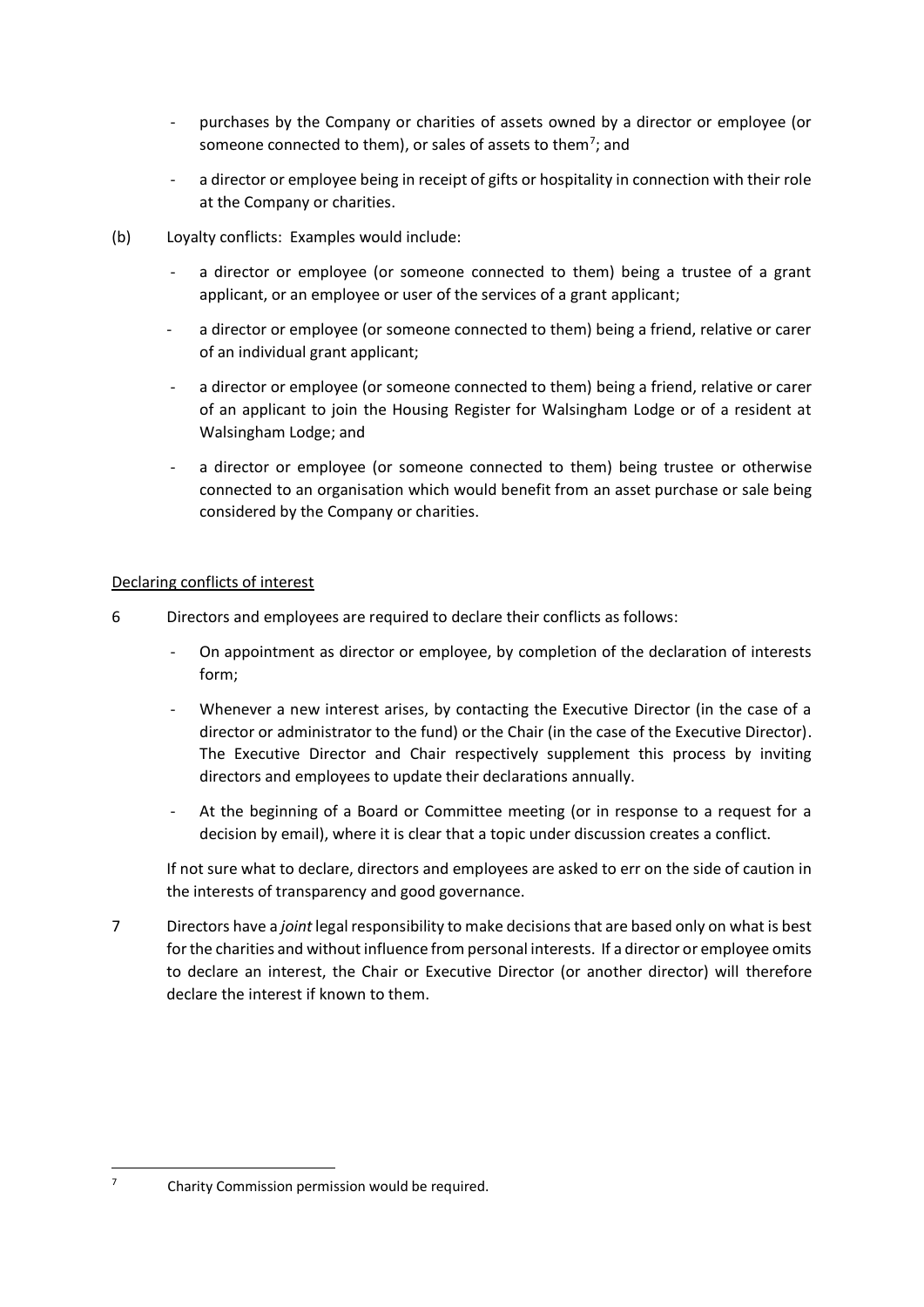### Managing conflicts of interest

- 8 Where a conflict of interest has arisen, the Company's policy<sup>8</sup> for managing it is as follows:
	- The directors not affected by the conflict will decide whether the director or employee concerned should participate in the item or withdraw from the meeting immediately. In practice, it is usual in the case of an organisational grant application for a conflicted director or employee to be asked to stay initially, as they often have first-hand information which it is relevant and appropriate to share. In other instances, it is not usual to be asked to stay.
	- Following sharing of information on the item (with or without them present), the conflicted director or employee is asked to leave while the remaining directors discuss and vote on the item.
	- A conflicted director is not counted towards the quorum for discussion and decision on a particular item.
- 9 Finally, directors are aware that the Charity Commission guidance notes the possibility of what they term a 'serious conflict of interest', where the examples given are circumstances where:
	- the majority of directors have a conflict;
	- there is a single trustee, for example a company such as The Barnes Fund Trustee Ltd, and the trustee has a commercial interest in the charity decision; and
	- a decision involves significant money or risk, and there is a conflict.

In these cases, the Charity Commission notes that directors should consider any or all of removing the conflict, taking legal advice, and asking for authorisation from the Charity Commission to proceed.

25.1.1 fully declare the nature and extent of the interest before discussion begins on the matter;

25.1.2 withdraw from the meeting or discussion for that item, after providing any information requested by the other Directors;

- 25.1.3 not be counted in the quorum for that part of the meeting or decision-making process
- 25.1.4 be absent during the vote and have no vote on the matter; and
- 25.1.5 comply with any other requirement which the Directors resolve is necessary.

25.2 If any question arises as to whether a Director has a Conflict of Interest, the question must be decided by a majority decision of the other Directors

(\*) A 'Conflicted Director' is defined as 'a Director in respect of whom a conflict of interest arises or may reasonably arise because the Conflicted Director or a Connected Person is receiving or stands to receive a benefit (other than payment of a premium for indemnity insurance) from the Company, or has some separate interest or duty in a matter to be decided, or in relation to information which is confidential to the Company'.

<sup>8</sup> This policy reflects Article 25 of the Company's Mem and Arts which states the following:

<sup>25.1</sup> Any Director who has an actual or potential conflict of interest or duty and is a Conflicted Director (\*) in relation to any matter must: